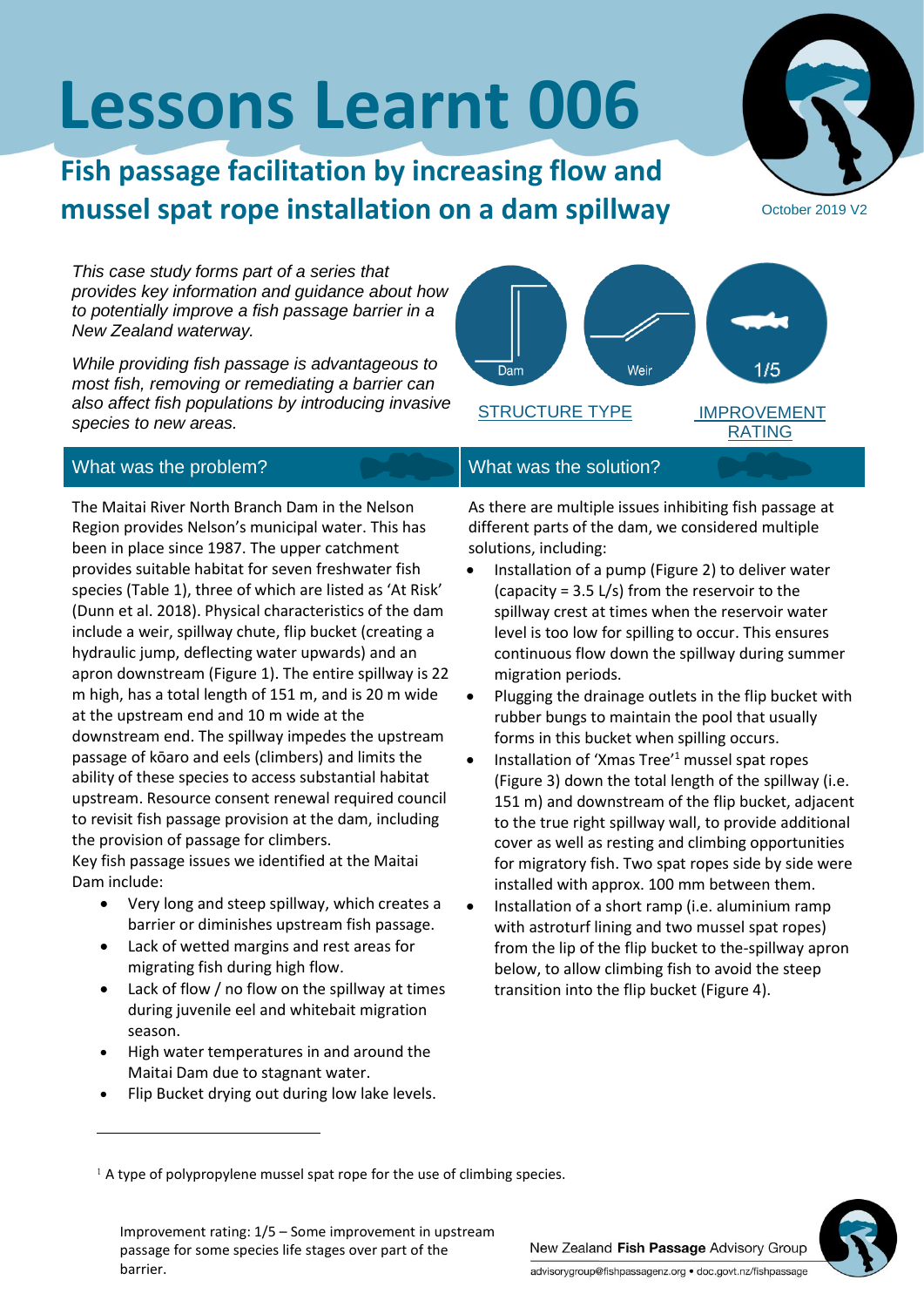**Table 1. List of fish species that occur in the Maitai River. At risk species are marked with an \* (Dunn et al. 2018).**

| <b>Common name</b>  | <b>Scientific name</b>   |  |
|---------------------|--------------------------|--|
| Longfin eel         | Anguilla dieffenbachia * |  |
| Shortfin eel        | Anguilla australis       |  |
| Common Bully        | Gobiomorphus cotidianus  |  |
| Redfin Bully        | Gobiomorphus huttoni     |  |
| <b>Upland Bully</b> | Gobiomorphus breviceps   |  |
| Kōaro               | Galaxias brevipinnis*    |  |
| <b>Brown Trout</b>  | Salmo trutta             |  |



**Figure 1. The Maitai Dam with weir, spillway, flip bucket and apron.**



**Figure 2. We installed the pump at the shady side of the spillway to ensure permanent water flow down the spillway and apron.**



**Figure 4. An aluminium ramp with astroturf lining and two mussel spat ropes installed to assist fish passage from the very beginning of the long climb ahead.**



**Figure 3. Mussel spat ropes installed at the shady side of the dam where the pump provides water to facilitate upstream passage of juvenile eels and kōaro**.



**Figure 5: Resting juvenile eels are using mussel spat ropes for cover in the flip bucket.**

### Monitoring results

Before installation of the fish passage modifications, the spillway was confirmed to be a fish passage barrier as only 55 elvers were recorded attempting to climb the spillway in the 2014-2015 migration season, and none were seen to successfully pass the entire spillway (Doehring & Hay, 2014).

After installation and modifications in 2015, we observed elvers climbing the spillway during three spotlight surveys in the summer of 2016 (Table 2). These elvers ranged in size from ~80-130 mm long (estimated lengths). Elvers were the only fish seen on or near the spillway, aside from medium to large trout and eels consistently observed

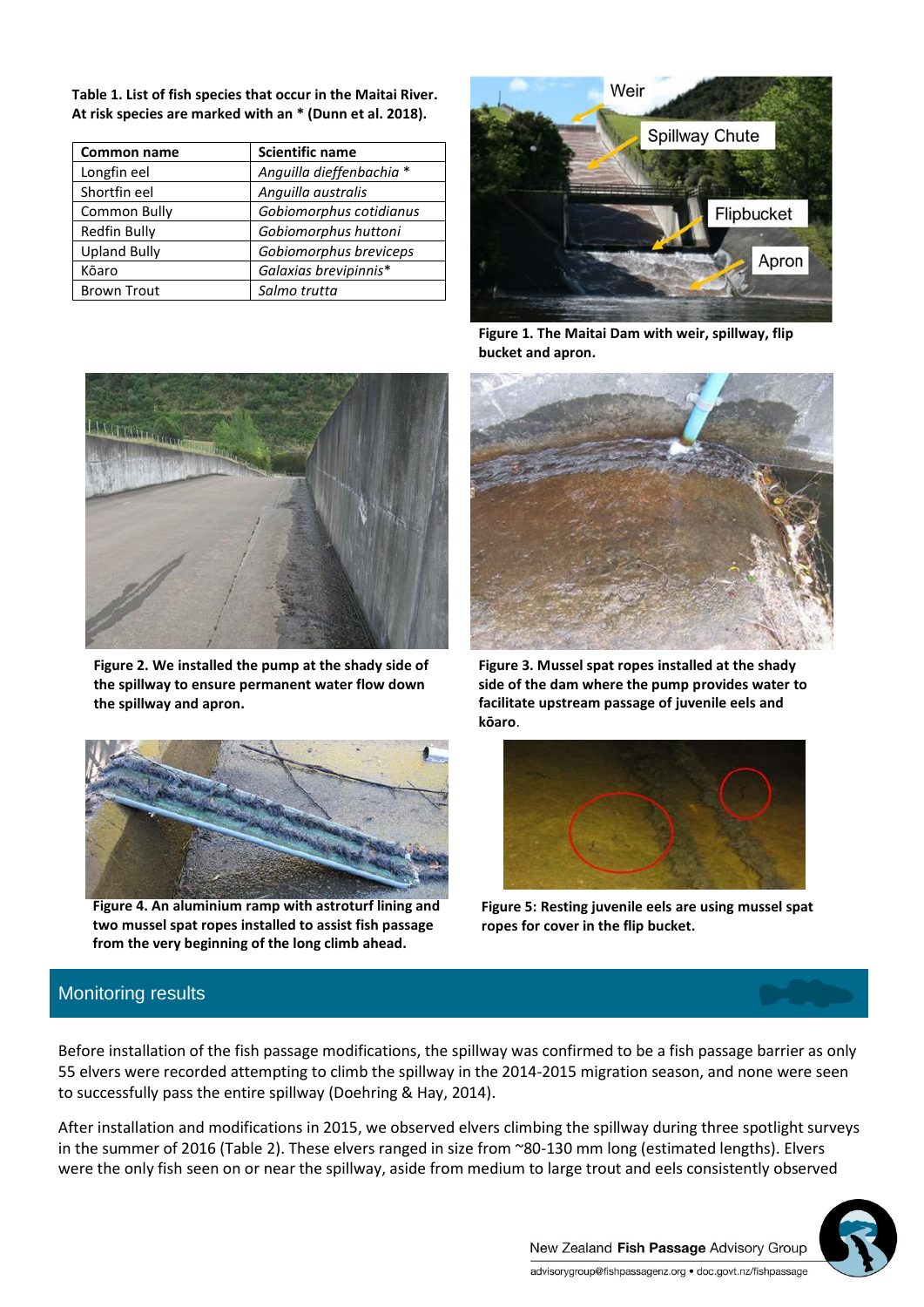patrolling in the vicinity of the bottom of the spillway in the plunge pool below, and occasionally also in the reservoir above. Two kōura (freshwater crayfish) ~50 mm long were seen crawling down the spillway and at the spillway crest. Video surveillance was used to monitor fish movements over the spillway crest. Although we observed a few elvers within five metres of the spillway crest on each survey occasion, only two were seen to have passed beyond the crest (Table 2), with one of these entering the reservoir and swimming away during observation. There were high numbers of elvers in the flip bucket. These elvers appeared to be resting in the flip bucket, presumably after climbing the first section of the dam apron. Some may also have returned to the flip bucket after unsuccessful attempts to climb the spillway to the weir crest (some elvers we observed moving downhill on the spillway toward the flip bucket, but it was not clear whether this was due to the disturbance of being spotlighted.) The flip bucket provides a predator free resting pool for these elvers before they attempt the climb up the spillway (by contrast, they are exposed to predation risk from large eels and trout lurking near the bottom of the spillway apron).

**Table 2. Total number of elvers observed on and in the vicinity of the Maitai Dam spillway during spotlight surveys on three different sampling occasions in January and February 2016.** 

| Survey date | Number of elvers on the spillway | Numbers of elvers beyond<br>the spillway crest | Number of elvers holding<br>in the flip bucket |
|-------------|----------------------------------|------------------------------------------------|------------------------------------------------|
| 26 Jan 2016 | 21 (incl. several descending)    |                                                | >100                                           |
| 10 Feb 2016 | 14 (incl. 3 descending)          |                                                | $^{\sim}$ 8 seen                               |
| 15 Feb 2016 | 24 (incl. 2 descending)          |                                                | >30                                            |

The spat rope was being used for cover by resting elvers, particularly in the flip bucket pool (Figure 5), but also on the spillway. The spat rope was also observed being used by a few elvers to assist in climbing the spillway; most of the climbing occurred in the wetted splash zone on the spillway, away from the spat ropes.

#### Did it work?

Yes. Despite the low numbers of young eels recorded completing the climb, the remediation modifications have improved instream infrastructure to provide for fish passage by creating a suitable flow environment year round. Before the installation of the pumped water supply and bungs in the flip bucket drains, the spillway was often dry for long periods during summer. For example, during the summer migration season (December to March) the reservoir levels were usually below the spillway level, so the spillway was dry. Consequently, there was no opportunity for fish passage during much of the migration season. The spillway was not spilling during any of the spotlight surveys discussed above confirming all elvers observed attempting to climb the spillway, including the two seen successfully beyond the spillway crest (Table 2), were only able to climb due to the pumped water supply.

#### Lessons learnt

- 1. Constant water flow is required to provide for fish passage during peak migration periods.
- 2. Mussel spat ropes provided cover for juvenile eels at certain parts of the dam and also aided upstream passage for some individuals. However, the majority of climbing occurred in the wetted splash zone on the spillway, away from the spat ropes. Nonetheless, we consider spat ropes an effective tool to remediate fish passage.
- 3. Given the apparent degree of difficulty for elvers to scale the spillway, and the apparent low numbers of elvers to have successfully reached the reservoir via this route, it would be prudent to continue (and intensify)